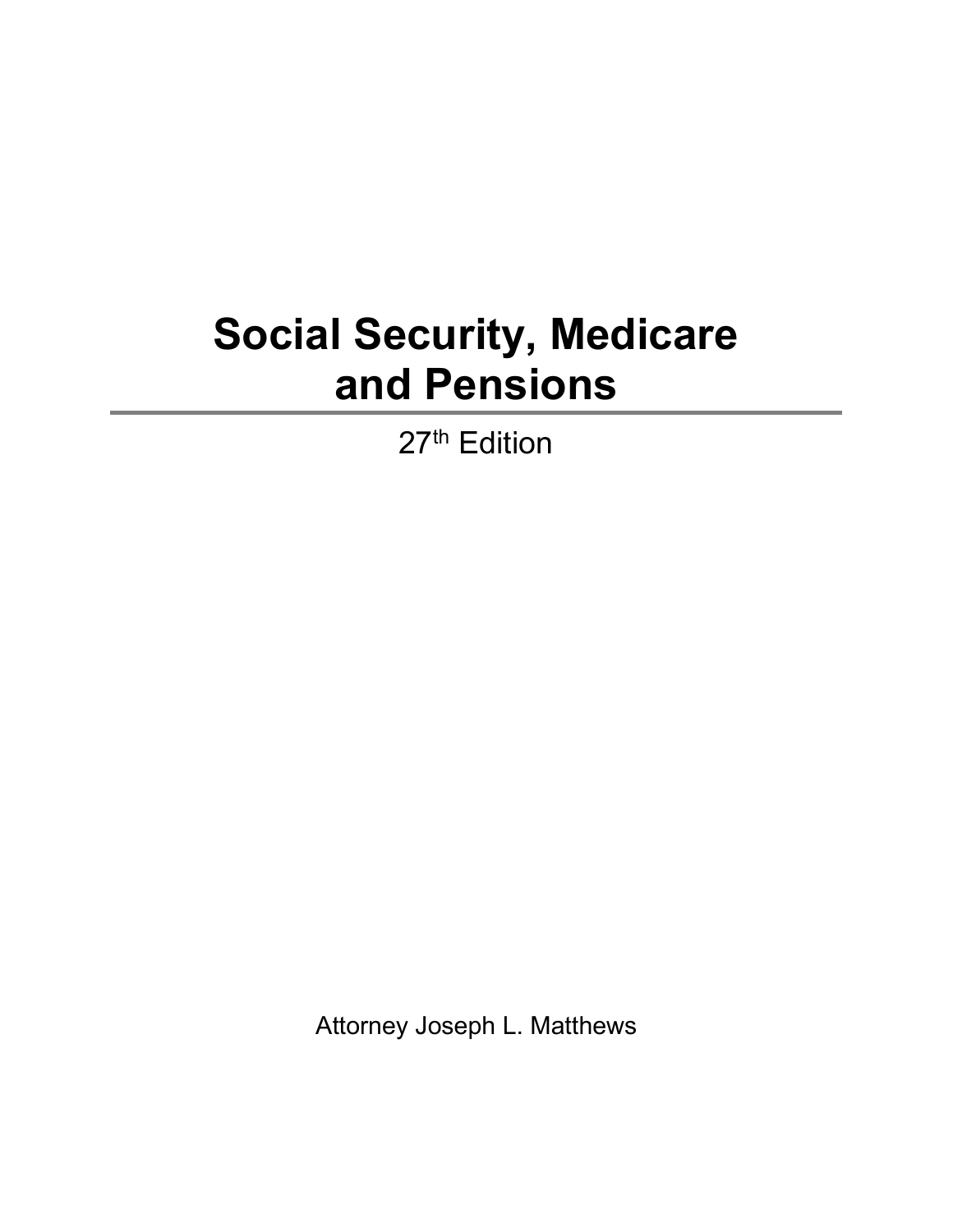## **Table of Contents**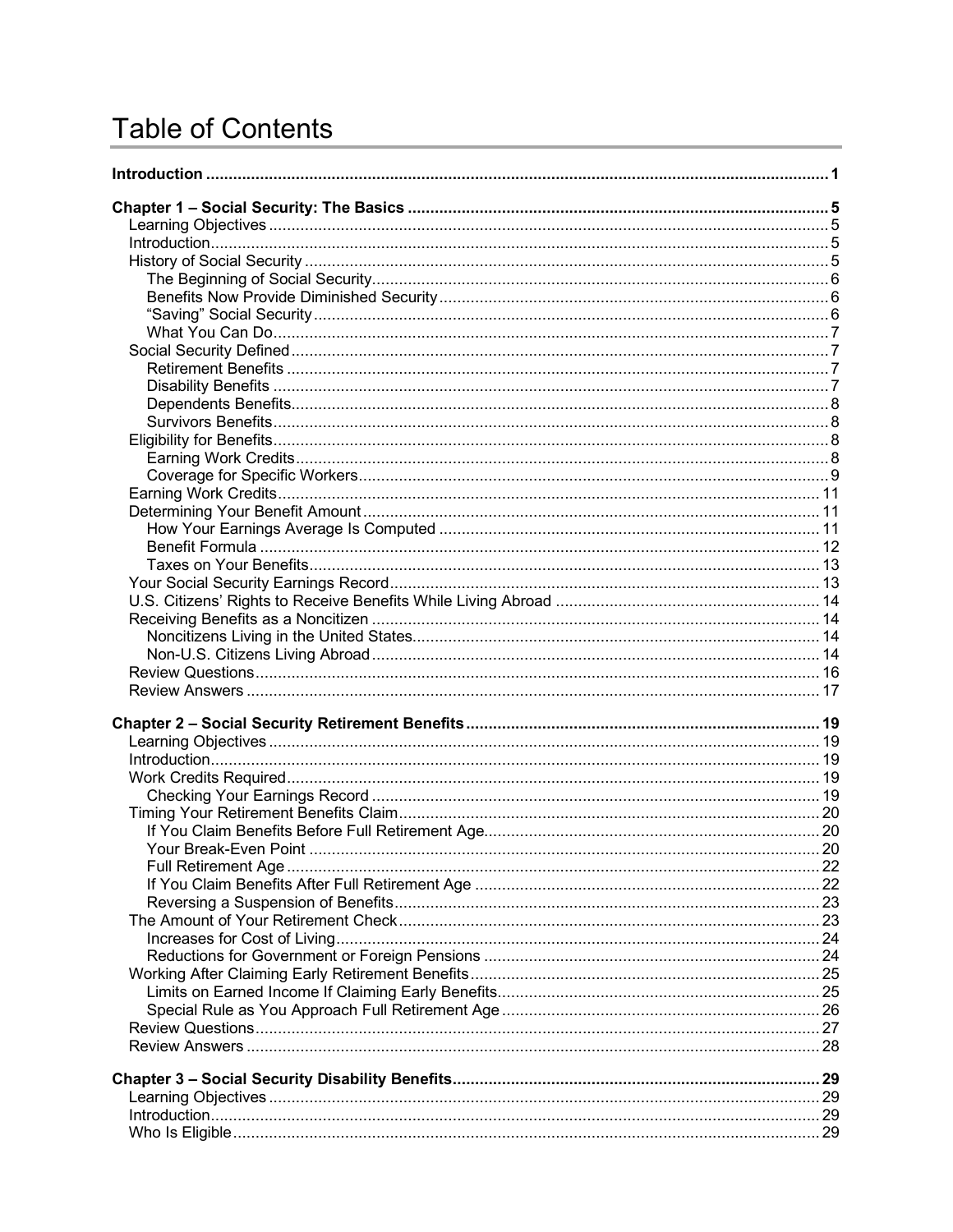| Chapter 4 – Social Security Dependents Benefits ……………………………………………………………………45 |  |
|------------------------------------------------------------------------------|--|
|                                                                              |  |
|                                                                              |  |
|                                                                              |  |
|                                                                              |  |
|                                                                              |  |
|                                                                              |  |
|                                                                              |  |
|                                                                              |  |
|                                                                              |  |
|                                                                              |  |
|                                                                              |  |
|                                                                              |  |
|                                                                              |  |
|                                                                              |  |
|                                                                              |  |
|                                                                              |  |
|                                                                              |  |
|                                                                              |  |
|                                                                              |  |
|                                                                              |  |
|                                                                              |  |
|                                                                              |  |
|                                                                              |  |
|                                                                              |  |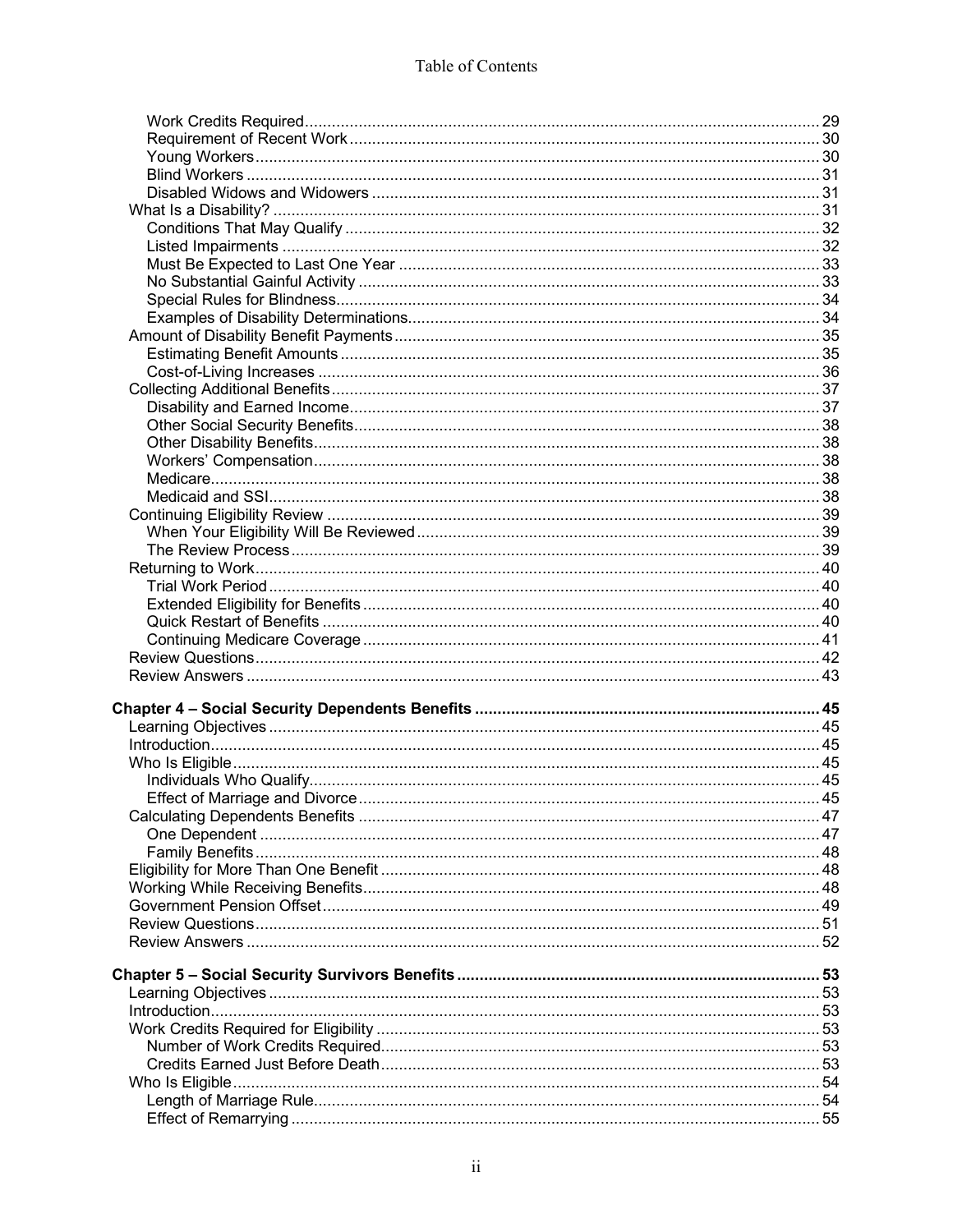| Chapter 6 - When to Claim Social Security Benefits, and Which One to Claim  63 |  |
|--------------------------------------------------------------------------------|--|
|                                                                                |  |
|                                                                                |  |
|                                                                                |  |
|                                                                                |  |
|                                                                                |  |
|                                                                                |  |
|                                                                                |  |
|                                                                                |  |
|                                                                                |  |
|                                                                                |  |
|                                                                                |  |
|                                                                                |  |
|                                                                                |  |
|                                                                                |  |
|                                                                                |  |
|                                                                                |  |
|                                                                                |  |
|                                                                                |  |
|                                                                                |  |
|                                                                                |  |
|                                                                                |  |
|                                                                                |  |
|                                                                                |  |
|                                                                                |  |
|                                                                                |  |
|                                                                                |  |
|                                                                                |  |
|                                                                                |  |
|                                                                                |  |
|                                                                                |  |
|                                                                                |  |
|                                                                                |  |
|                                                                                |  |
|                                                                                |  |
|                                                                                |  |
|                                                                                |  |
|                                                                                |  |
|                                                                                |  |
|                                                                                |  |
|                                                                                |  |
|                                                                                |  |
|                                                                                |  |
|                                                                                |  |
|                                                                                |  |
|                                                                                |  |
|                                                                                |  |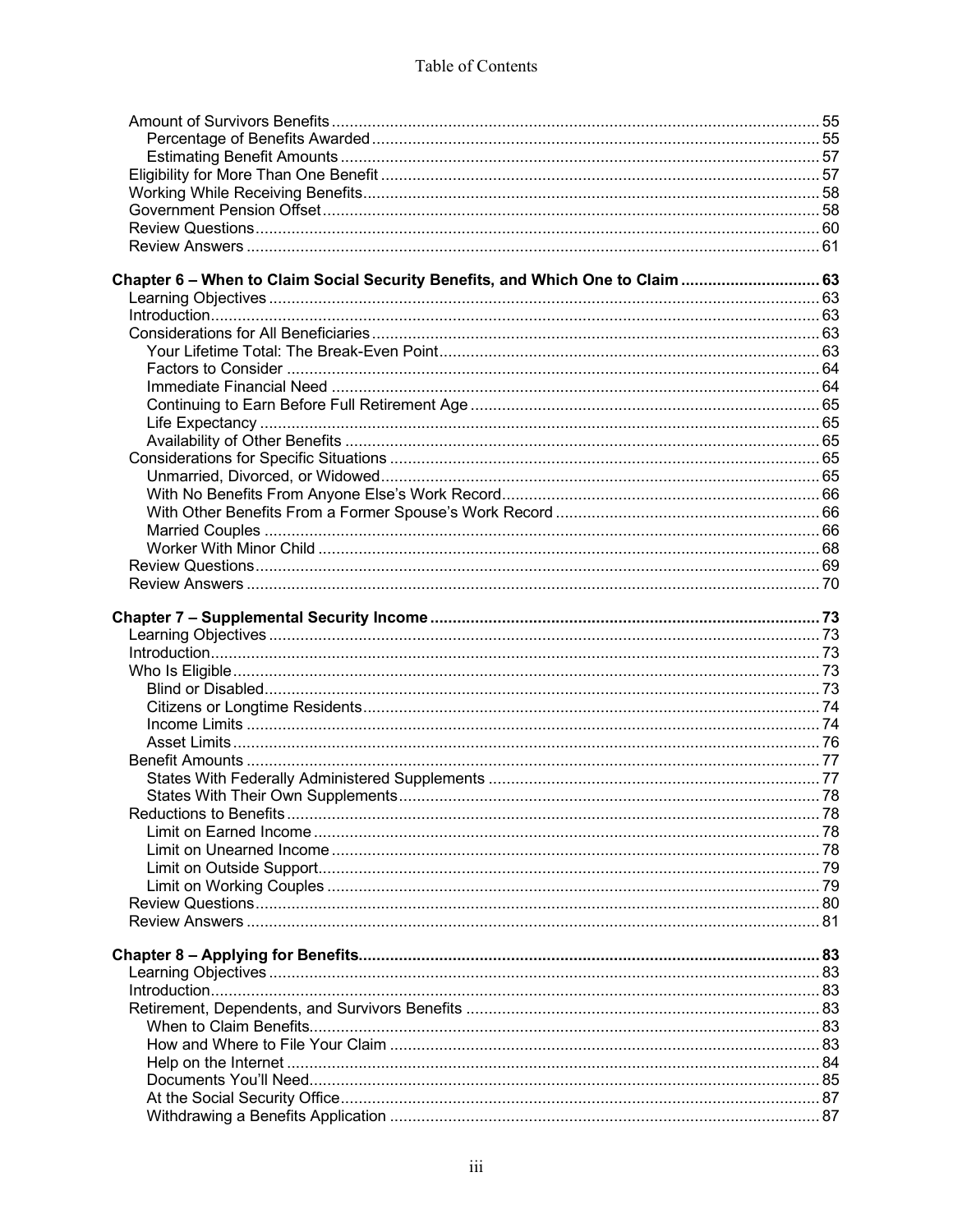| Chapter 10 – Federal Civil Service Retirement Benefits…………………………………………………………………115 |  |
|------------------------------------------------------------------------------------|--|
|                                                                                    |  |
|                                                                                    |  |
|                                                                                    |  |
|                                                                                    |  |
|                                                                                    |  |
|                                                                                    |  |
|                                                                                    |  |
|                                                                                    |  |
|                                                                                    |  |
|                                                                                    |  |
|                                                                                    |  |
|                                                                                    |  |
|                                                                                    |  |
|                                                                                    |  |
|                                                                                    |  |
|                                                                                    |  |
|                                                                                    |  |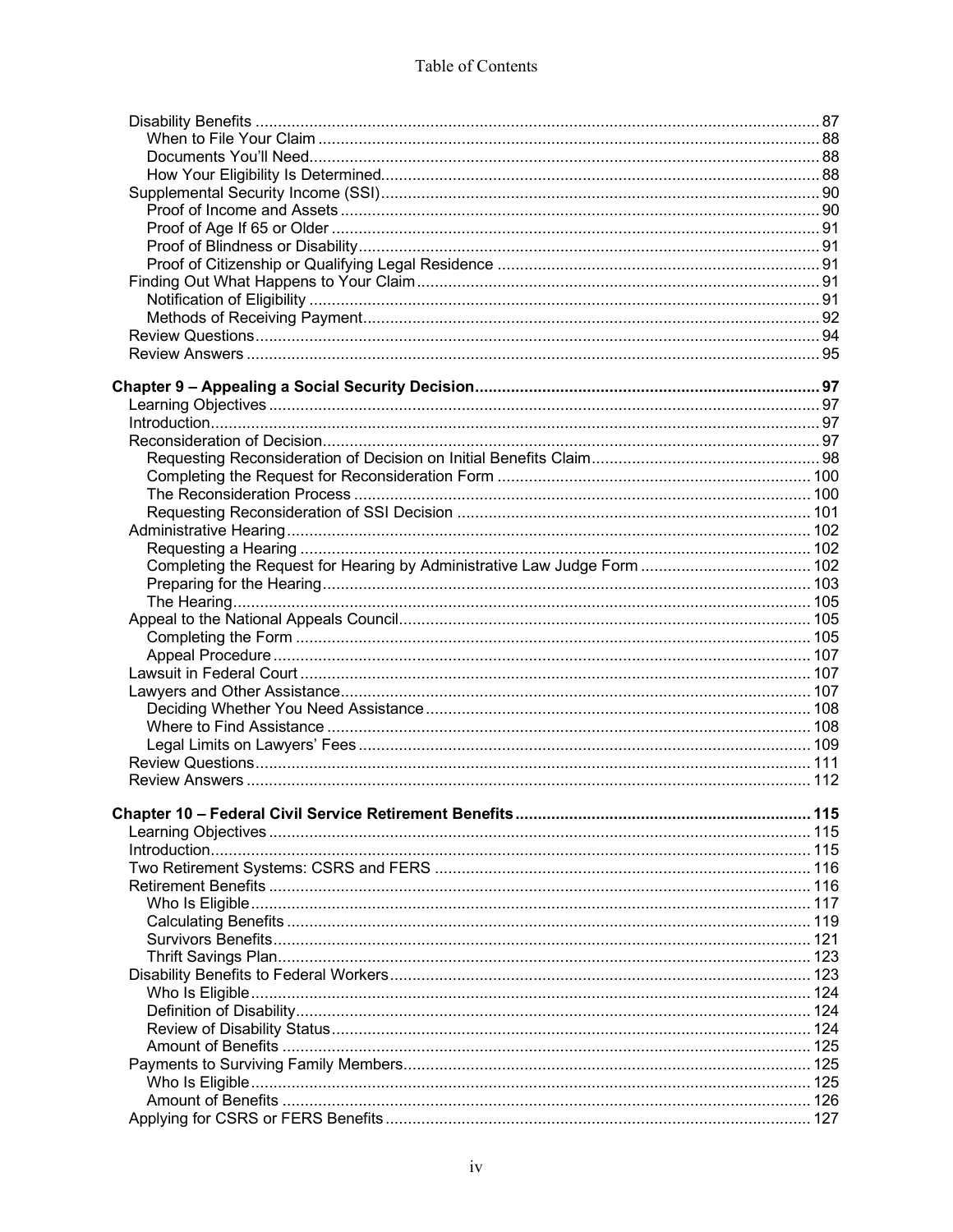|                                                                 | 157 |
|-----------------------------------------------------------------|-----|
|                                                                 |     |
| Types of Services Covered………………………………………………………………………………………… 158 |     |
|                                                                 |     |
|                                                                 |     |
|                                                                 |     |
|                                                                 |     |
|                                                                 |     |
|                                                                 |     |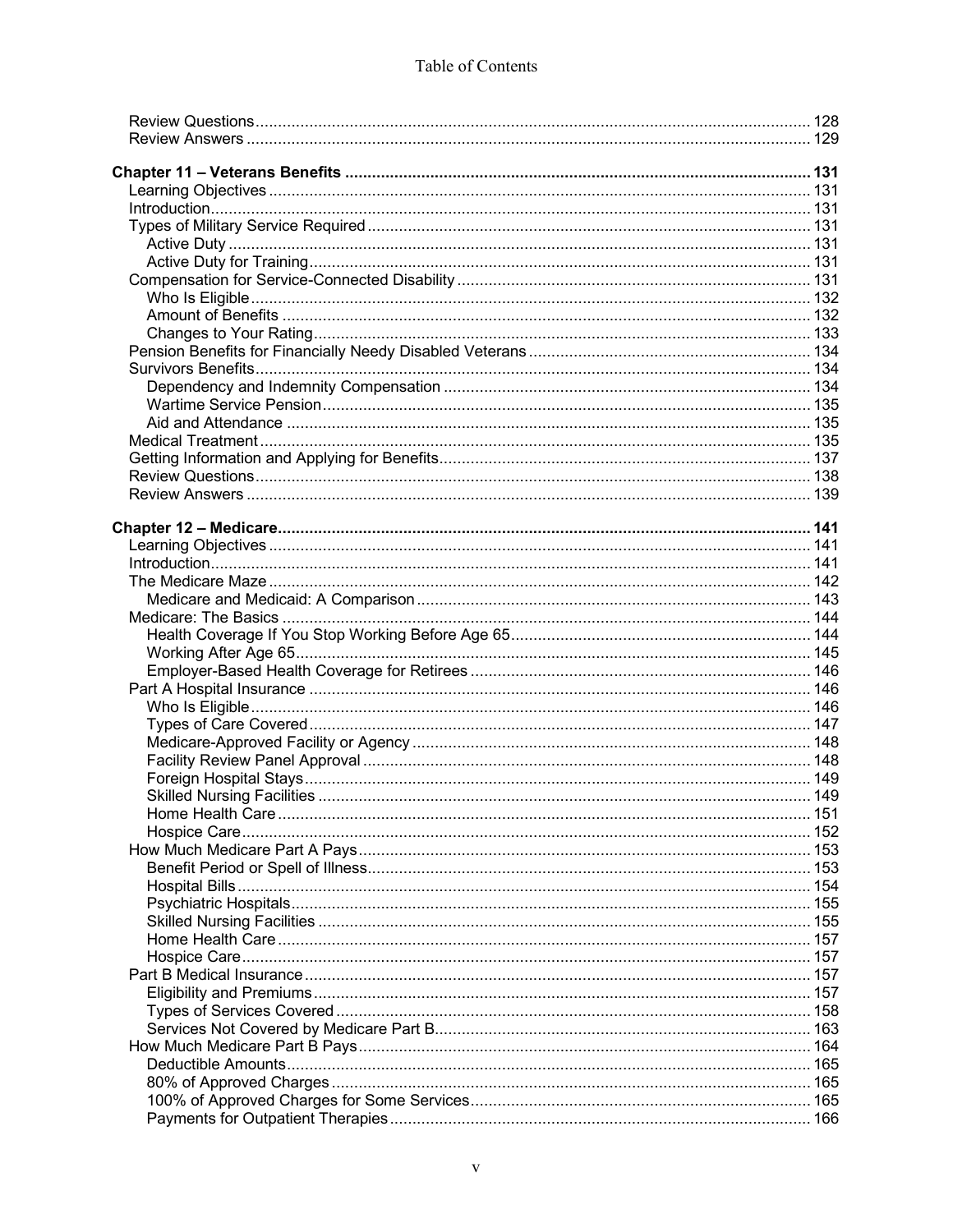| Chapter 13 – Medicare Procedures: Enrollment, Claims, and Appeals ……………………………………… 193 |  |
|---------------------------------------------------------------------------------------|--|
|                                                                                       |  |
|                                                                                       |  |
|                                                                                       |  |
|                                                                                       |  |
|                                                                                       |  |
|                                                                                       |  |
|                                                                                       |  |
|                                                                                       |  |
|                                                                                       |  |
|                                                                                       |  |
|                                                                                       |  |
|                                                                                       |  |
|                                                                                       |  |
|                                                                                       |  |
|                                                                                       |  |
|                                                                                       |  |
|                                                                                       |  |
|                                                                                       |  |
|                                                                                       |  |
|                                                                                       |  |
|                                                                                       |  |
|                                                                                       |  |
|                                                                                       |  |
|                                                                                       |  |
|                                                                                       |  |
|                                                                                       |  |
|                                                                                       |  |
|                                                                                       |  |
|                                                                                       |  |
|                                                                                       |  |
|                                                                                       |  |
|                                                                                       |  |
|                                                                                       |  |
|                                                                                       |  |
|                                                                                       |  |
|                                                                                       |  |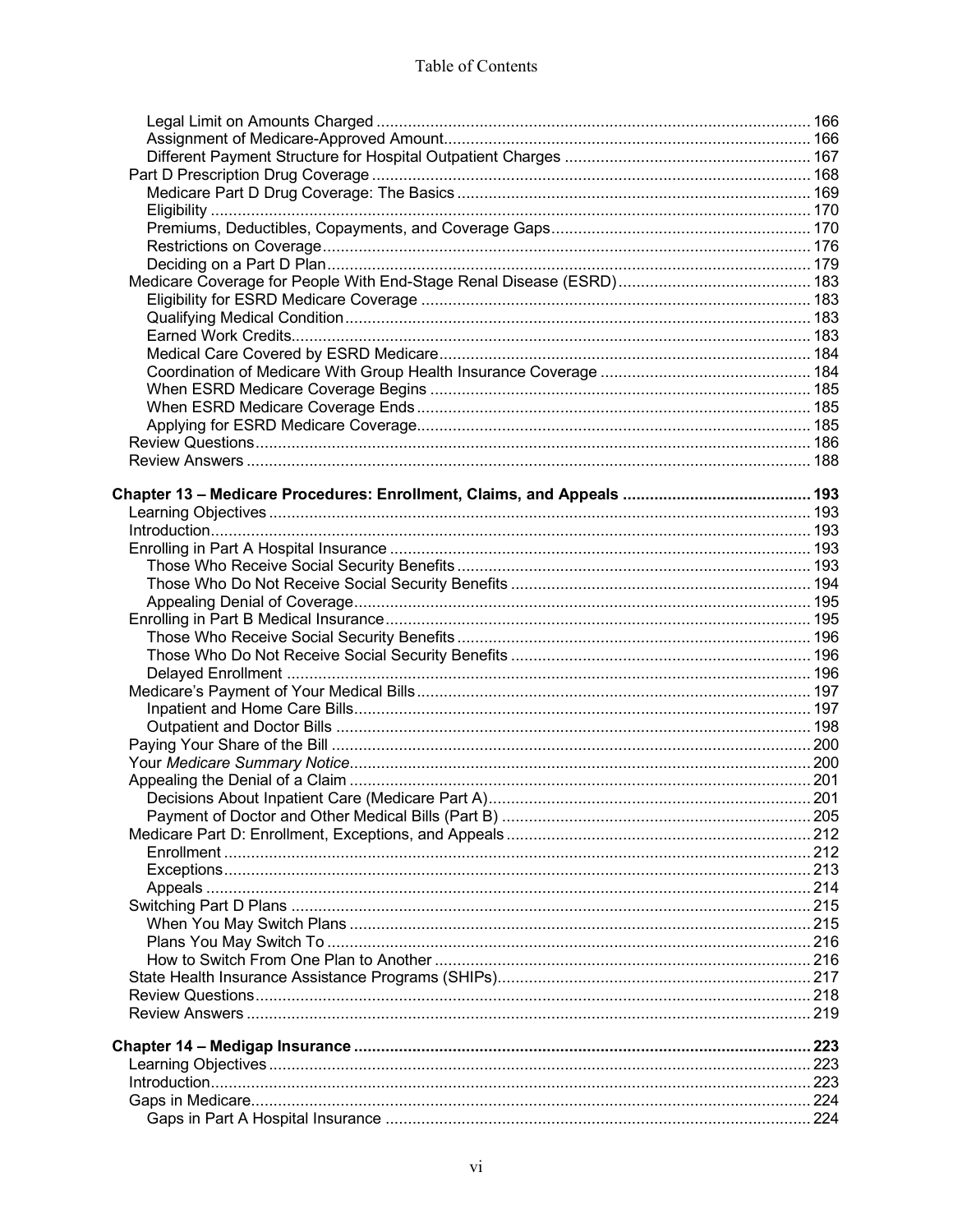| Chapter 15 – Medicare Part C: Medicare Advantage Plans ……………………………………………………… 245 |  |
|----------------------------------------------------------------------------------|--|
|                                                                                  |  |
|                                                                                  |  |
|                                                                                  |  |
|                                                                                  |  |
|                                                                                  |  |
|                                                                                  |  |
|                                                                                  |  |
|                                                                                  |  |
|                                                                                  |  |
|                                                                                  |  |
|                                                                                  |  |
|                                                                                  |  |
|                                                                                  |  |
|                                                                                  |  |
|                                                                                  |  |
|                                                                                  |  |
|                                                                                  |  |
|                                                                                  |  |
|                                                                                  |  |
|                                                                                  |  |
|                                                                                  |  |
|                                                                                  |  |
|                                                                                  |  |
|                                                                                  |  |
|                                                                                  |  |
|                                                                                  |  |
|                                                                                  |  |
|                                                                                  |  |
|                                                                                  |  |
|                                                                                  |  |
|                                                                                  |  |
|                                                                                  |  |
|                                                                                  |  |
|                                                                                  |  |
|                                                                                  |  |
|                                                                                  |  |
|                                                                                  |  |
|                                                                                  |  |
|                                                                                  |  |
|                                                                                  |  |
|                                                                                  |  |
|                                                                                  |  |
|                                                                                  |  |
|                                                                                  |  |
|                                                                                  |  |